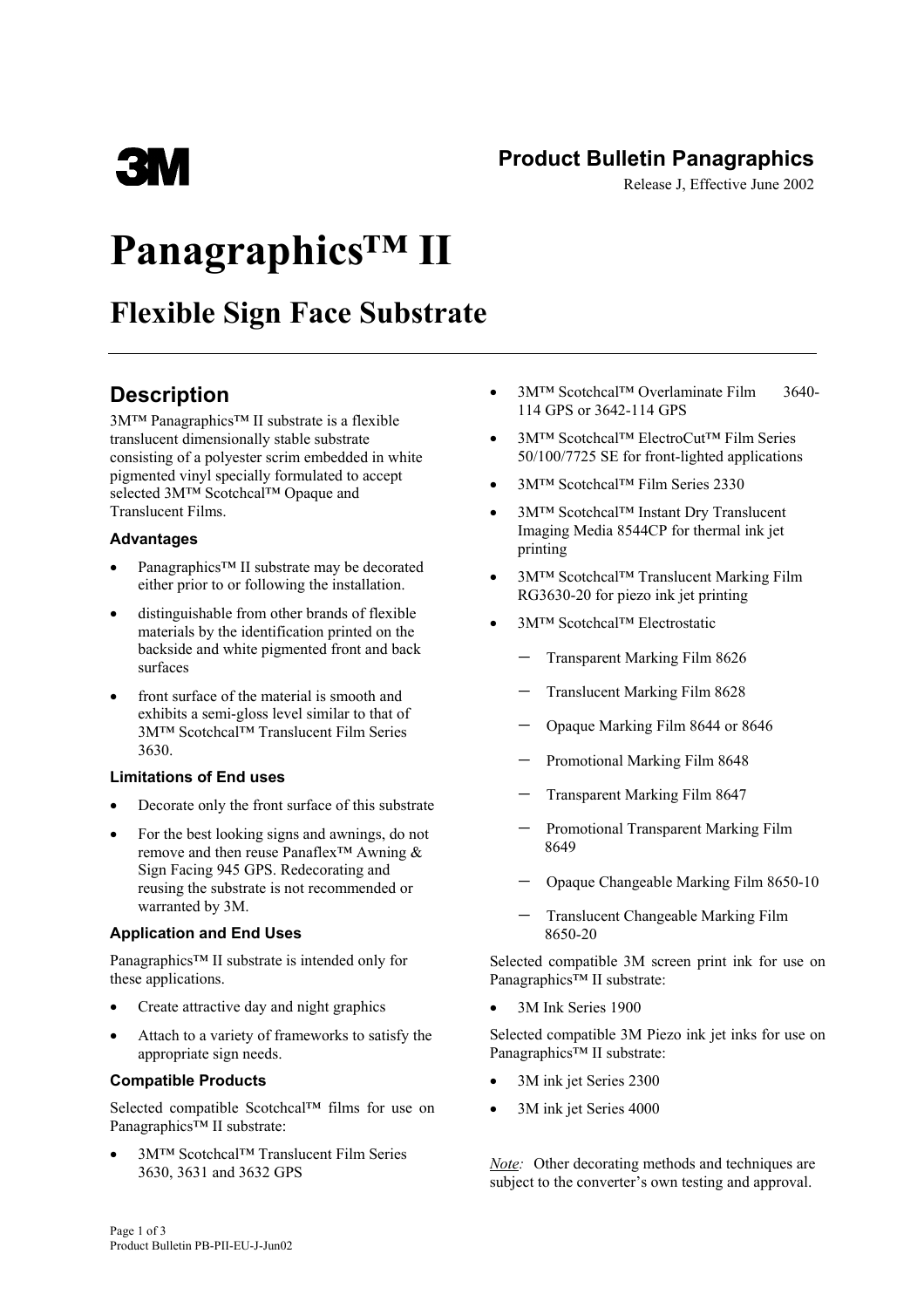### **Product Line**

Panagraphics™ II substrate is available in the following standard lengths and widths:

| <b>Widths</b>                                                          | Lengths  |
|------------------------------------------------------------------------|----------|
| $101.6 - 122 - 137 - 152 -$<br>165 - 183 - 203 - 223.5 cm              | 60 meter |
| $(40 - 48 - 54 - 60 - 65 - 72 - (200 \text{ feet})$<br>80 - 88 inches) |          |

### **Characteristics**

Values given are typical and are not for use in specifications. If a custom specification is desired, a request should be submitted through your 3M sales representative. The data given below is for undecorated substrate.

| <b>Property</b>                                                         | <b>Metric Units</b> |
|-------------------------------------------------------------------------|---------------------|
| Exposure Temperature Stability $\vert -30^{\circ}$ C to 77 $^{\circ}$ C |                     |
| <b>Light Transmission (Opacity)</b>                                     | $26\% \pm 2\%$      |

### **Effective Performance Life**

Since graphic durability is largely determined by climate, the performance of Panagraphics™ II will vary accordingly to the geographic location of the application.

Consequently the expected durabilities given in this document are grouped into zones and are for vertical exposure only or within 10° of vertical.

- **Zone 1:** Northern & Central Europe
- **Zone 2:** Mediterranean Europe
- **Zone 3:** Northern Africa and Middle East.

Please contact 3M Technical Service for the list of the countries per zone.

| Panagraphics™ II     |  |  |  |  |  |  |
|----------------------|--|--|--|--|--|--|
| Zones                |  |  |  |  |  |  |
| Warranted Durability |  |  |  |  |  |  |
| Years                |  |  |  |  |  |  |
| Warranted Durability |  |  |  |  |  |  |
| Screen print         |  |  |  |  |  |  |
| Warranted Durability |  |  |  |  |  |  |
| Piezo ink jet print  |  |  |  |  |  |  |

### **Fabrication**

Cleaning of the substrate prior to application of the graphic is recommended using the 3M™ Surface Preparation System. This bulletin does not contain detailed instructions on the application of selected Scotchcal™ films to 3M™ Panagraphics™ II substrate. Please refer to Instruction Bulletin 5.9 for details. To obtain this Bulletin contact your 3M sales representative.

#### **Direct printing with Vutek X300 and Vutek 2360/3360**

Panagraphics™ II can be directly printed with 3M Piezo Ink Jet Ink Series 4000 and 2300.

#### **Screen Printing**

Panagraphics™ II can be directly screen printed with 3M Screen Printing Ink Series 1900 and clearcoated with 3M Screen Print Protective Clear 1920DR.

#### **Seaming**

Seaming of Panagraphics™ II is possible using 3M™ Seaming Tape. Recommendation on seaming procedure can be obtain from your 3M sales representative. The blow-out warranty on the seam must be provided by the seam manufacturer and subject to its approval.

### **Application**

When the temperature is below 8 °C do not install a Panagraphics™ II sign face (e.g. attach finished sign faces to cabinets, framing, etc.) where folding, crimping, creasing or forming the material to sharp corners is necessary. At low temperatures the material becomes less flexible and cracking may occur.

### **Maintenance and Cleaning**

Annual cleaning is recommended to maximize the dirt resistant properties of Panagraphics™ II substrate. More frequent cleaning may be required where dictated by local conditions. Please refer to Instruction Bulletin 6.1 for cleaning recommendations.

On large sign applications re-tensioning may become necessary during warmer weather if the sign face is initially installed during colder weather (e.g. below 8 °C). To avoid the need for re-tensioning, do not install at temperatures below 8 °C.

#### **Repair**

If damaged by sharp objects or punctured Panagraphics™ II sign faces can be repaired utilizing a repair kit available from 3M. For more information see Instruction Bulletin 6.2. The size of the area damaged will dictate the utility of repair. Tears and punctures will not propagate due to the strength and integrity of Panagraphics™ II substrate.